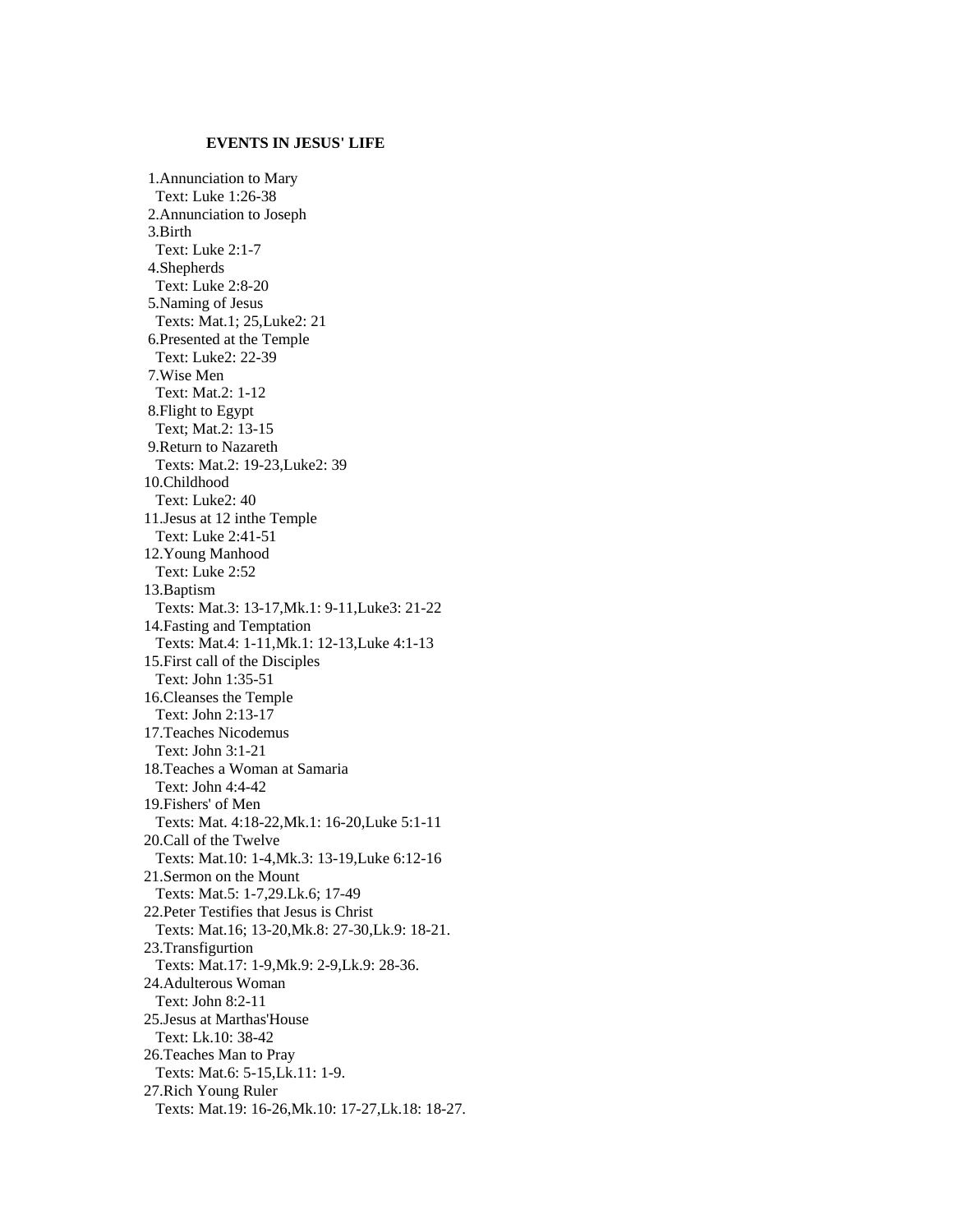28.Zacchaeus Text: Lk.19: 1-10 29.Mary anoints Jesus Feet Text: John 12:3-8 30.Triumphal entry into Jerusalem Texts: Mat.21: 1-11,Mk.11: 1-11,Lk.19: 29-38 John 12:12-15. 31.Cleansing of the Temple (Second Time) Texts: Mat.21: 12-13,Mk.11: 15-17,Lk.19: 45-46 32.Widows Mite Texts: Mk.12: 41-44,Lk.21: 1-4 33.Woman anoints Jesus Texts: Mat.26: 6-13,Mk.14: 3-9, Lk.7: 36-50 34.Judas Iscariot Plans Betrayal Texts: Mat.26: 14-16,Mk.14: 10-11,Lk.22: 3-6. 35.Last Supper Texts: Mat.26: 20-30,Mk.14: 17-26 36.Jesus washs the Disciples Feet Text: John 13:4-16, 37.Love One Another Texts: John 13:34-35,15:12-17 38.Sacrament Texts: Mat.26: 26-29,Mk.14: 22-25 39.Jesus Advocatory Prayer Text: John 17:1-26 40.Gethsemane Texts: Mat.26: 36-46,Mk.14: 32-42,Lk.22: 40-46 41.Betrayal Texts: Mat.26: 47-50,Mk.14: 43-45,Lk.22: 47-48. John 18:2-9. 42.Arrest Texts: Mat.26: 55-56,Mk.14: 46,49.Lk.22: 52-54 John 18:12 43.Before Chief Priests/Caiaphas Texts: Mat.26: 57-68,27:1.Mk.14: 53-65,15:1. Lk.22: 54,63-65.John18: 13; 19-24. 44.Peter Denies Knowing Jesus Texts: Mat.26: 69-75,Mk.14: 66-72,Lk.22: 56-62. John 18:17-18,25-27. 45.Before Pilate Texts: Mat.27: 2,11-14,Mk.15: 1-5,Lk.23: 1-7, John 18:28-38. 46.Before Harod Text: Lk.23: 7-12 47.Before Pilate (Second Time) Texts: Mat.27: 15-31,Mk.15: 6-15,Lk.23: 11-17 John 18:39-40,John 19:1-16. 48.Crucifixion / Death Texts: Mat.27: 35-50,Mk.15: 24-37,Lk.23: 32-46. John 19:18-30. 49.Burial of Jesus Texts: Mat.27: 57-61,Mk.15: 42-47,Lk.23: 50-56. John 19:38-42. 50.Guards at the Tomb Text: Mat.27: 62-66 51.Angel rolls back the Stone